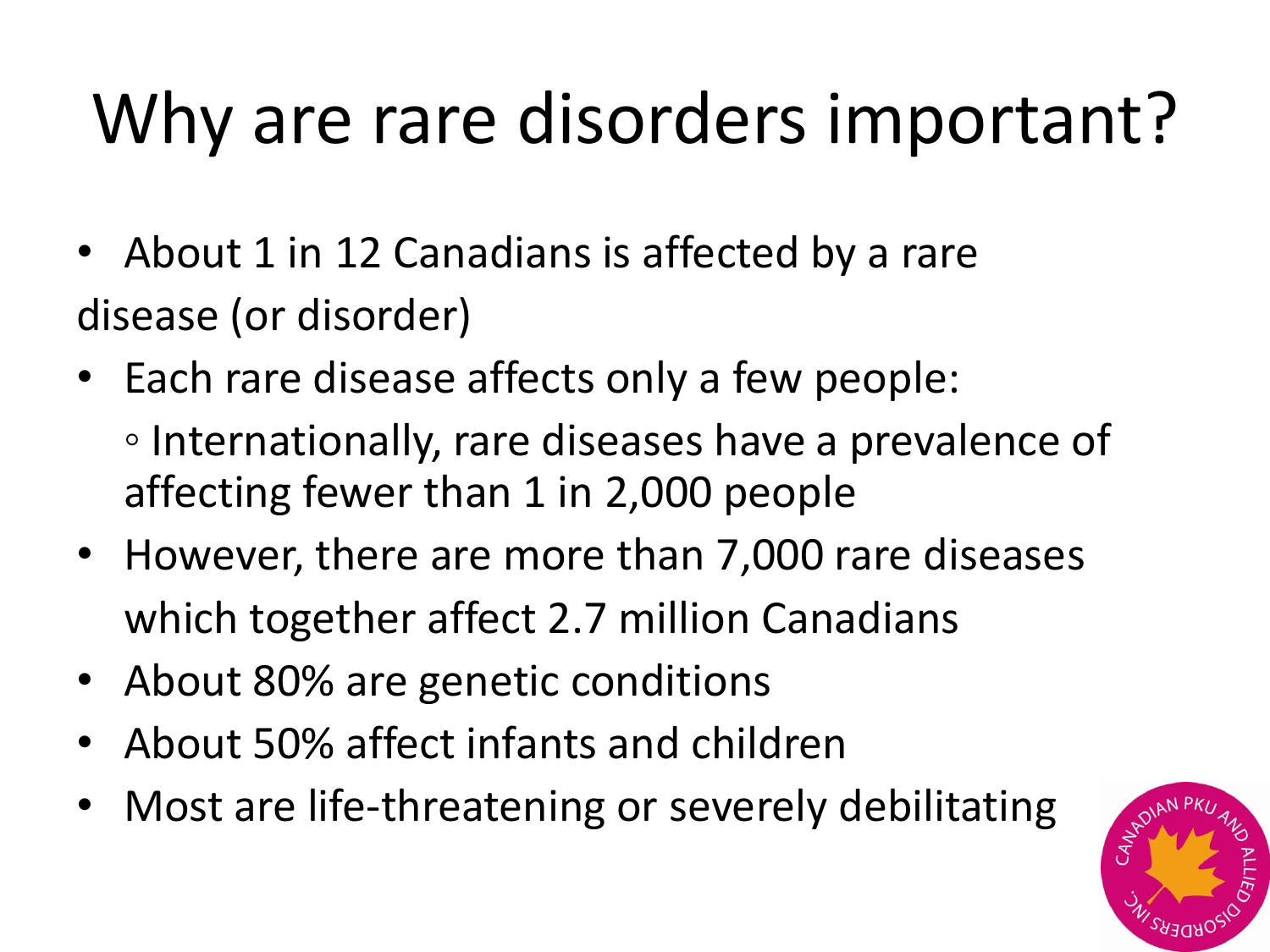## Why are Orphan Drugs Important?

- An orphan drug is a medicine for rare or neglected diseases
- Before 1983, there were almost no treatments for rare diseases
	- Number of patients was too small
	- Cost of developing treatment too high
- The US Orphan Drug Act 1983 lead to breakthroughs in treating rare diseases:
	- Nearly 400 new therapies since 1983
	- Some are life-saving, others prevent disability and some allow patients to resume nearly normal lives

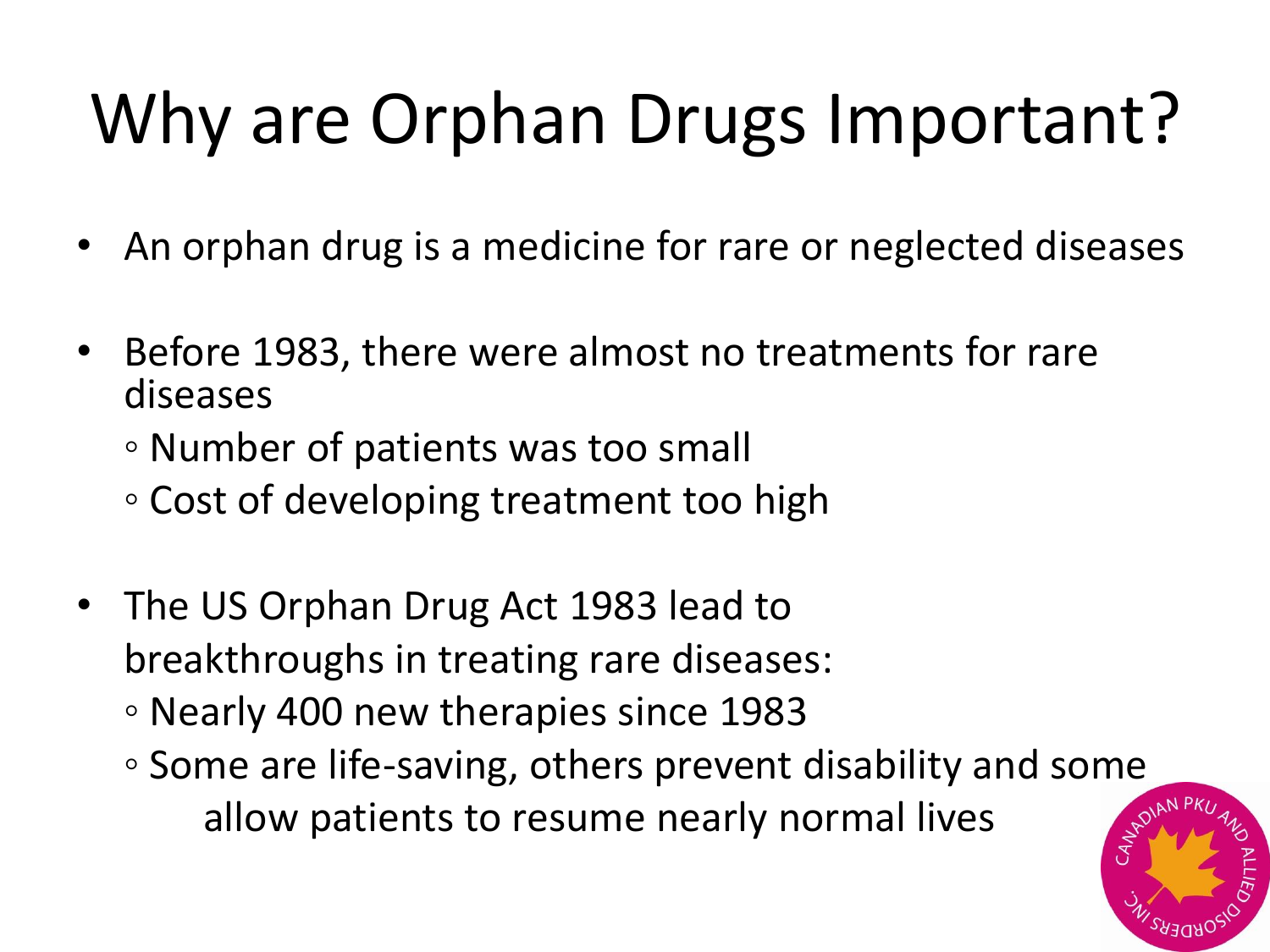## What is Canada Doing?

Canada is the only developed country without an orphan drug policy/strategy

Canadian researchers and companies have limited support to develop new therapies

Less than 50% of orphan drugs licensed in USA and Europe are available to Canadian patients

Canadian patients, researchers, biotech & pharma companies continue to advocate for Canada to implement an Orphan Drug Policy

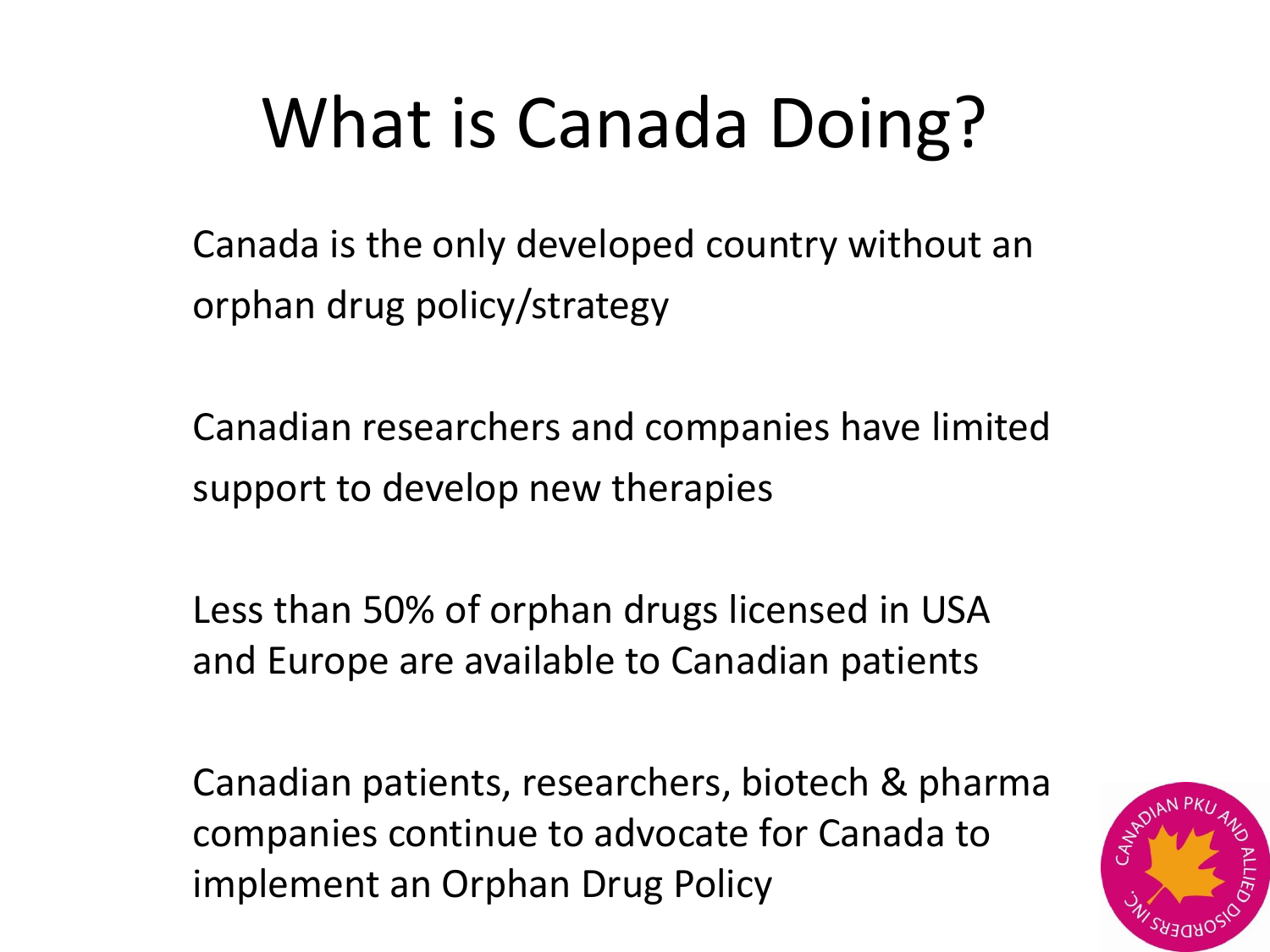# Challenges without Rare Disorders Strategy/Policy in Canada

- No definition, no orphan drug policy; few orphan drugs
- Many Orphan Drugs in USA and EU
- USA: more than 300 products in 30 years of Orphan Drug Act
- EU: 100 new orphan drugs in 14 years
- Benefit: estimates of up to 10 million people
- Canadian patients have NO access to half of these drugs
- Health Canada approved 47% of orphan drugs licensed in USA and 51% of orphan drugs approved in Europe
- Concerns over separate and slower approval and lack of reimbursement

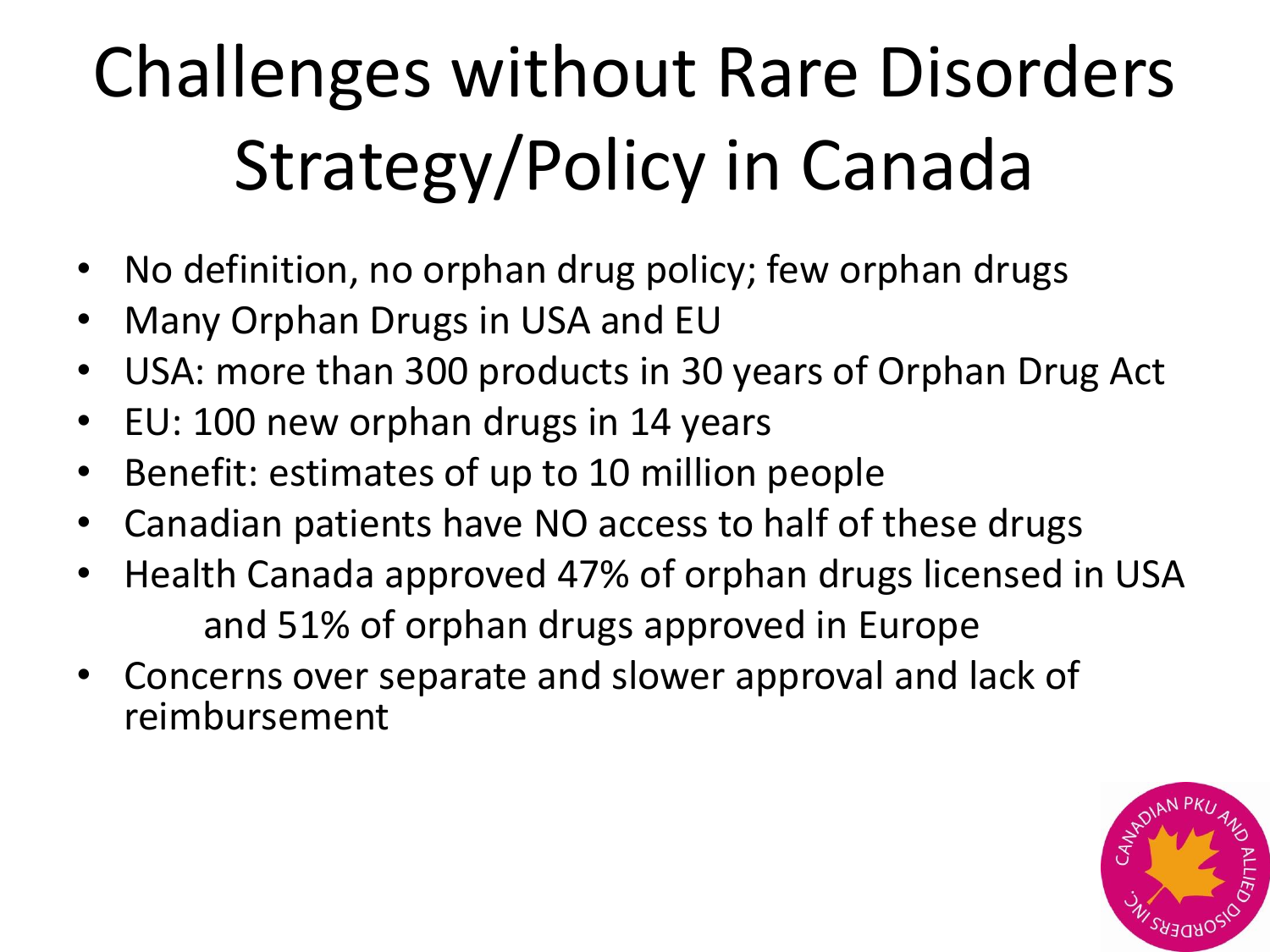# Implications of "Wrong" Funding Decision

**Inappropriate "YES" to cost-ineffective drug False hope (risk) to patients Opportunity costs (waste of money) Need to withdraw (not that easy) Industry criticized and punished** 

**Inappropriate "NO" to cost-effective drugs Patients don't get access (do worse) Inefficient use of resources (for untreated patients and for therapies funded instead) -wrath of patients (especially if treatment available elsewhere)** 

**Stifle innovation; industry move to "more certain" returns**

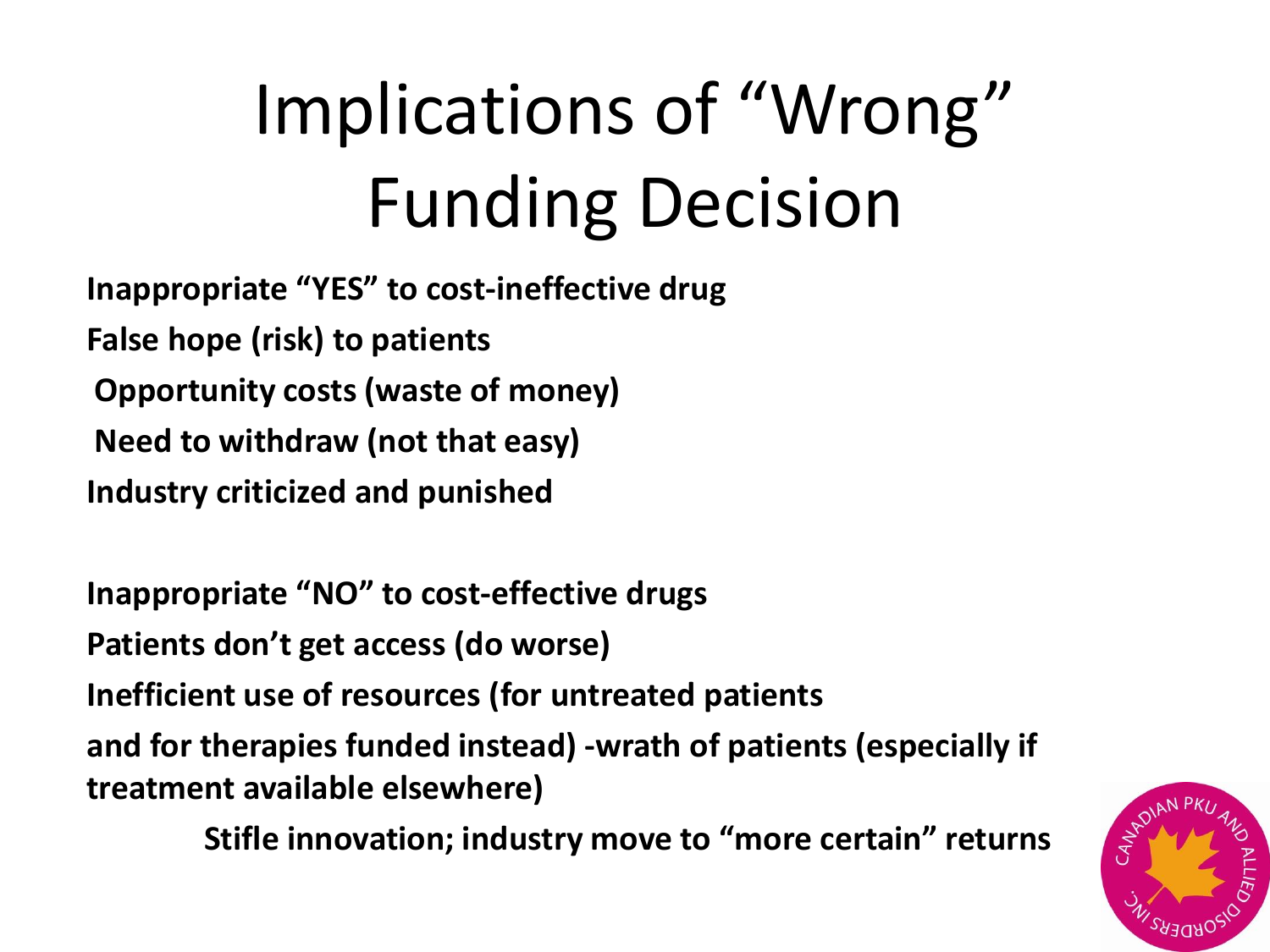#### Medical products for rare disorders

Medicines for rare and unmet needs tend to have: High R&D, high uncertainty, high cost per patient

Reimbursement strategies directed toward: reducing uncertainty in safety, effectiveness, appropriate use, and budget impact

Managed access schemes include registries, coverage with evidence development, prior authorization, limited use, \$ capitation

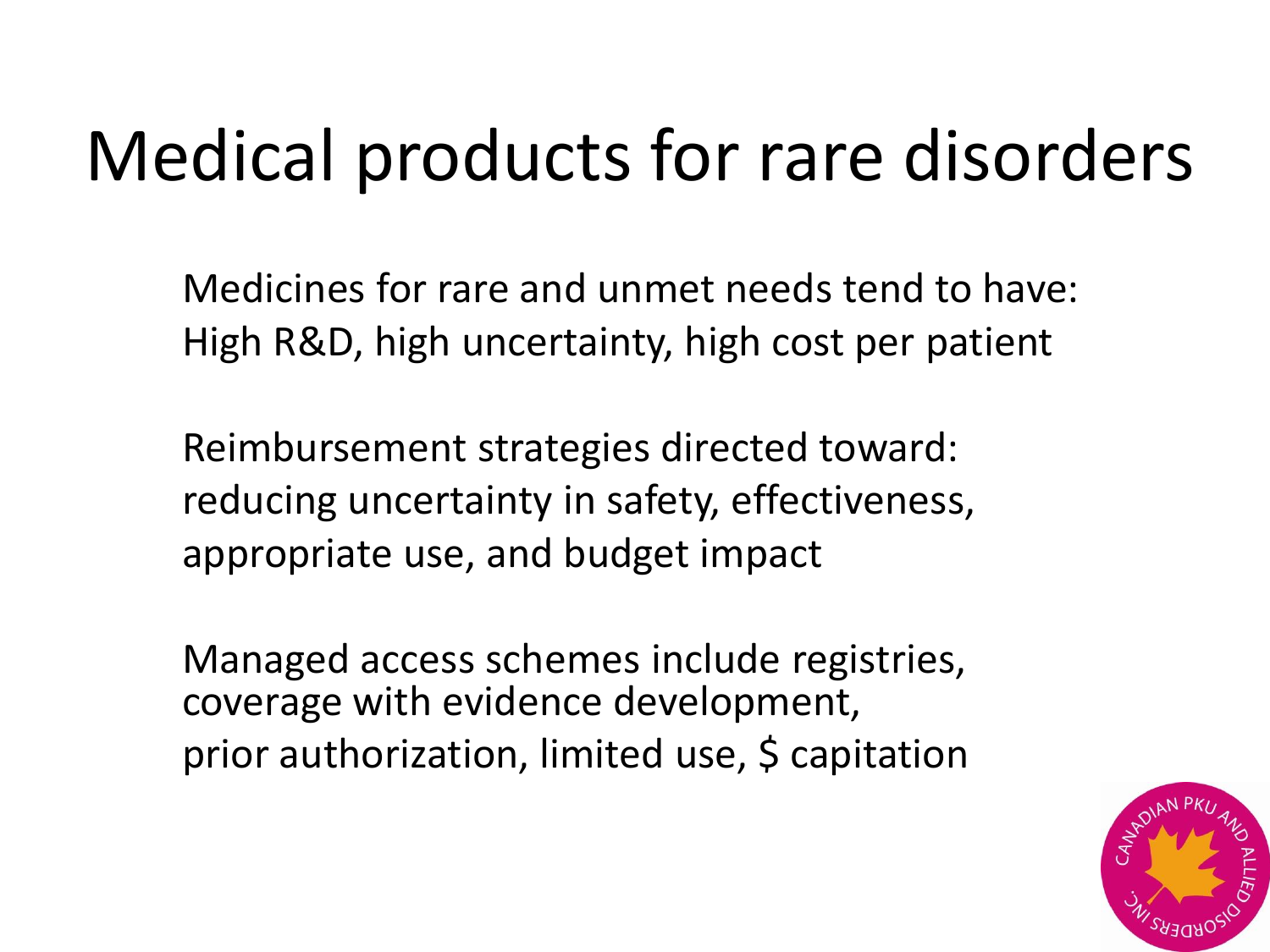## Initiatives in Europe

• 18th EURORDIS Round Table of Companies workshop looks at corporate responsibility and innovative policies for improving access to orphan medicinal products – Feb. 27, 2013

80 participants from 11 countries – EU, USA and Canada

- EU has asked Member States to develop or update national plans for rare diseases by the end of 2013
- Mechanism of Coordinated Access to Orphan Products [\(MoCA](http://ec.europa.eu/enterprise/sectors/healthcare/competitiveness/process_on_corporate_responsibility/platform_access/index_en.htm)) part of a two year policy discussion - seeks to provide affordable and sustainable patient access to orphan medicines
- determine a *Common Assessment of the Value of an Orphan Medicine Product* to support well-informed national pricing decisions, reducing delays and duplication
- Clinical Added Value of Orphan Medicinal Products (CAVOMP)

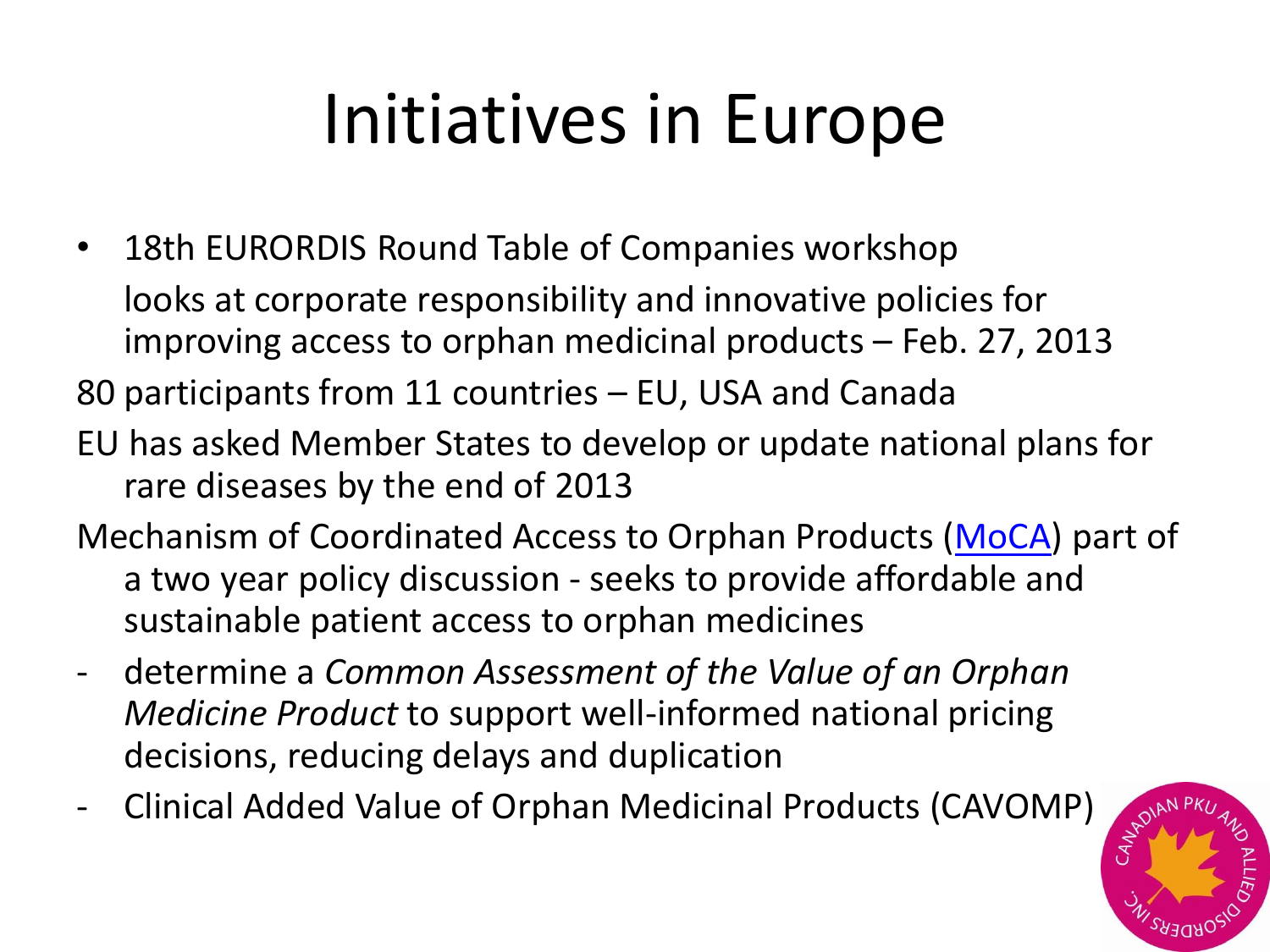#### Europe - continued

- *Differential Pricing* has improved access to medicines in developing countries
- A call was made for transparent Market Entry Plan/ Market Entry Agreement with a commitment of participating Member States to apply Differential Pricing principles and a commitment of companies to launch medicinal products within two years of receiving a marketing authorisation
- Net price confidentiality would be a central part of a differentiated pricing approach and payers must be engaged early in the process.

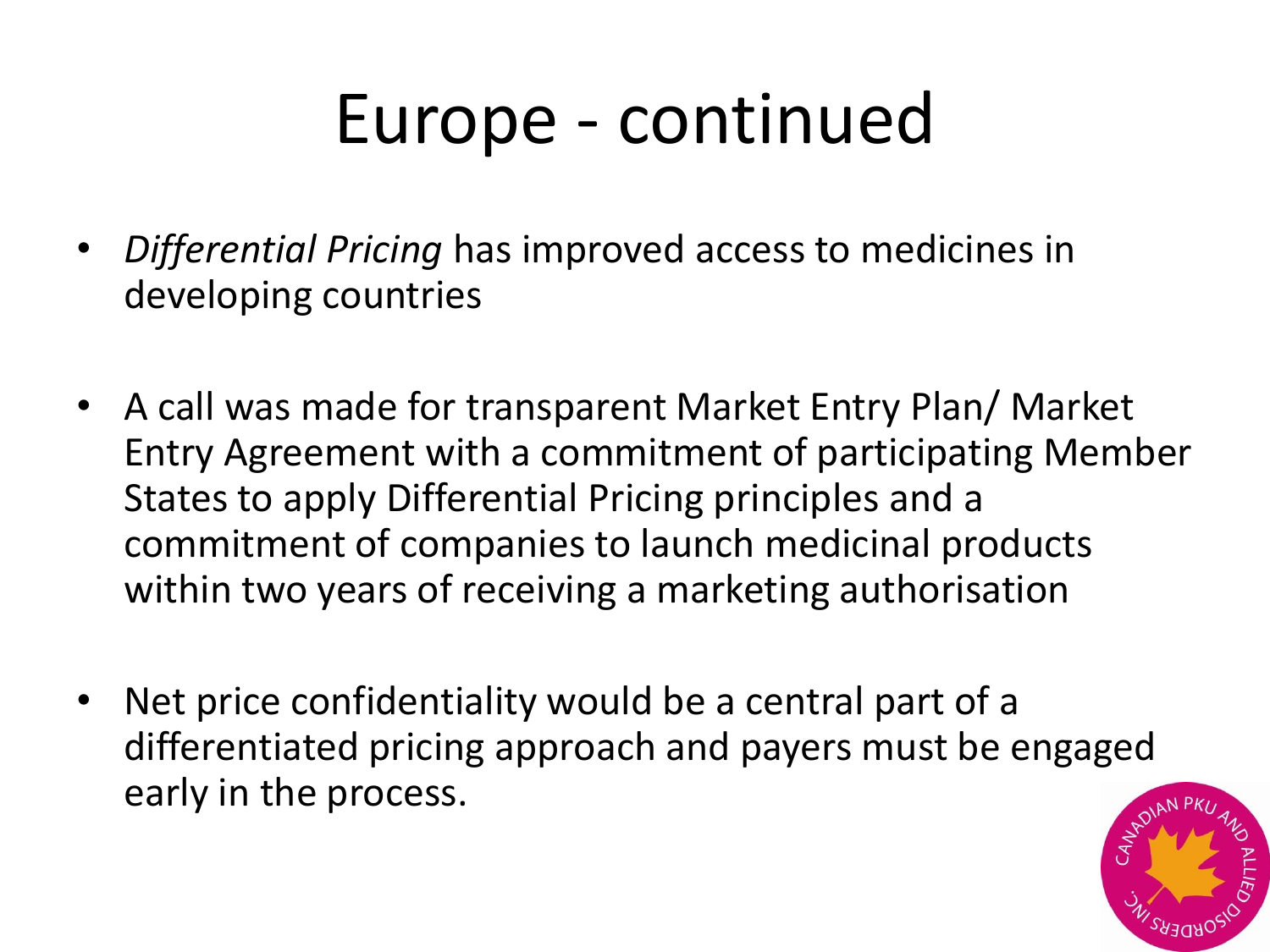### Canada is Making Progress

- 2006: Initial discussions on a federal/provincial/ territorial drug plan for rare disorders
- 2008: Parliament supported a motion calling for Canada to develop an Orphan Drug Policy, access for treatments for rare disorders and centres of excellence
- 2011: Canadian Institutes of Health Research launched first Grant Competition for Rare Diseases

– Research Teams, awarding \$17.8 million in 2012

• 2011: Health Canada initiated drafting an orphan drug regulatory framework